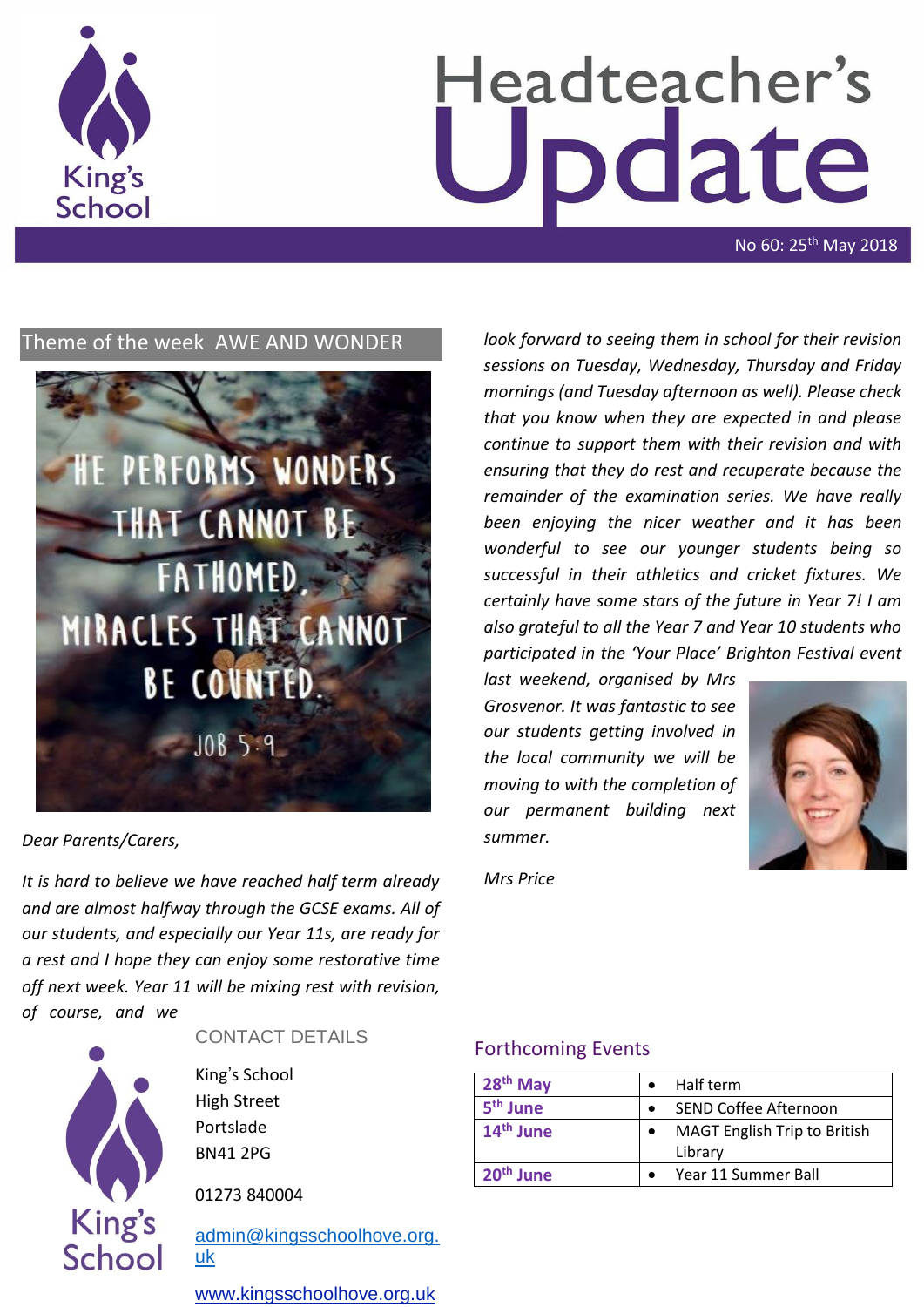# End of Year Exams

Well done to all students in Year 8 for completing their end of year exams over the past week. This can be a stressful time, and students have put in an excellent effort.

**Year 7 exams** will take place during the week beginning the 25th of June and the end of **Year 9 exams** will take place during the week beginning the  $4<sup>th</sup>$  of June.

The end of **Year 10 exams** will take place over a two week period starting on the 12<sup>th</sup> of June. Students will be coming off timetable during this period and completing an exam in each of their GCSEs subject. Most of these exams will happen within the main school.

English and Mathematics departments will both set Year 10 students two papers and the Science department will be setting 3 papers over the two weeks. To start to prepare students for their upcoming GCSEs the exams for English, Mathematics and Science will take place in the Portslade Baptist Church hall, which will be the location for most of the external examinations next year.

If you have any queries about the end of year examinations in any year please contact us via the [admin@kingsschoolhove.org.uk](mailto:admin@kingsschoolhove.org.uk) email address.

# Sixth Form Information Evening

Year 10 parents will have received a letter this week regarding the opening of our Sixth Form. The opening of the Sixth Form has regrettably been further delayed to September 2020. Parents and carers will know that the move to our permanent site at West Blatchington is scheduled for July and August 2018 and this will be a significant undertaking for the school. We want to ensure that the move goes smoothly, with no disruption to learning for the students who will be moving onto the new site, not least the Year 11 students who will enter their final year of GCSEs in September 2019. We do not want our current Year 10 students to start Key Stage 5 in a sixth form that has not been at the forefront of our school's planning. We will continue to ensure that our

Year 10 students have access to quality information, advice and guidance on their post-16 paths. To this end, every Year 10 student will be invited to a KS5 options interview with a senior member of staff next half term. We will publicise promotional material from local Sixth Form providers and on 19<sup>th</sup> September we will be putting on an information evening on post-16 routes; please put this date in your diaries now. Mr Bridges and Mrs Price are pleased to answer any questions that parents and carers may have on this issue. They can be reached via the usual channels of communication.

#### Students of the Week

This week we want to congratulate Elouise in Year 10. She has reflected our school values through her helpful and supportive attitude, many times assisting teachers after lessons, showing kindness and





respect. Well done Elouise, you are a star!

We would also like to recognise what a fantastic role model Cameron in Year 7 has been to the cricket team as he has represented the school. Well done Cameron!

#### Street Dance Success!

We are very proud of Year 8 student, Sam, and Year 9 student, Rohan, who achieved success in the 2018 European **Streetdance** Championships held in Germany



recently. Sam and Rohan were representing the UK and the Brighton-based dance school 'Streetfunk'. Following the first two days of competition heats, Sam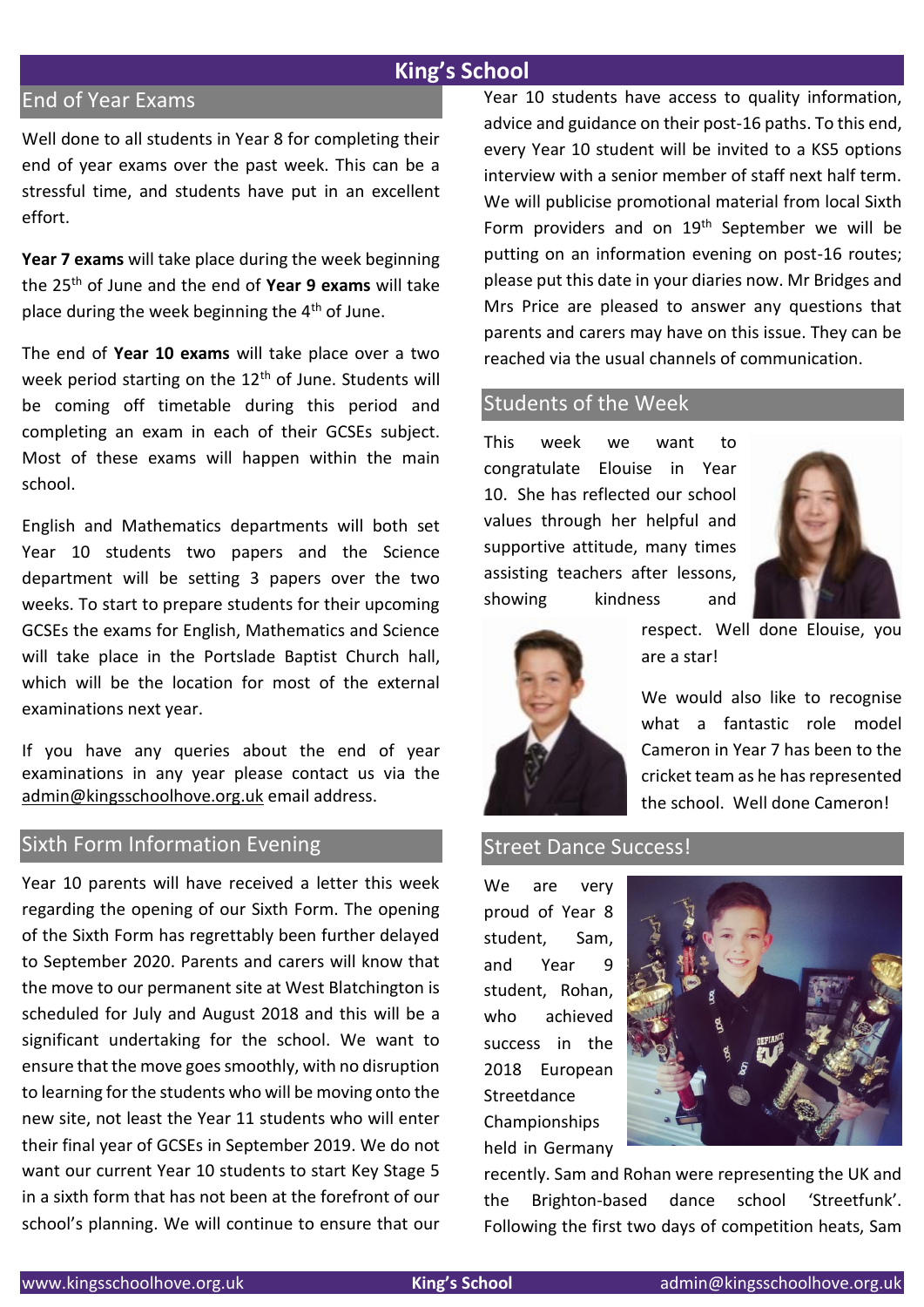managed to clinch a place in every category he had entered. He emerged from the finals as the new European Under 14 Novice Solo Champion, and his crew, Defiance, was also crowned the European Under 14 Advanced Champions in the Team competition. Furthermore, Sam also did not disappoint in the Under 14 Duos category where he and his duos partner, Gabe Henshall, finished in third place. Rohan competed in the U18 Advanced category in crews and also in the Advanced category for U16 solos where the standard was extremely high. Rohan made the final and came away with a trophy! Congratulations to both boys on their fantastic achievements.

# Year 11 Update

Our founding students will be half way through their GCSE exams when you read this. But with two more weeks of exams after the half term, we are advising they need lots of rest and lots of revision over the break. To support students with their revision, we have the following revision sessions set up and those students expected to attend have been sent letters. We would be grateful if parents could complete and return permission slips.

| Day/Date             | Time                    | Subject                 |
|----------------------|-------------------------|-------------------------|
| Tuesday              | $9.00$ am $- 12.15$ pm  | History                 |
| 29th May             | $1.00pm - 3.00pm$       | English Language        |
| Wednesday            | $9.00$ am $- 12.15$ pm  | History                 |
| 30 <sup>th</sup> May |                         |                         |
| Thursday             | $9.30$ am $-11.00$ am   | Science – (Double)      |
| 31 <sup>st</sup> May | $11.00am - 12.00pm$     | Science – (Triple)      |
|                      | $9.00$ am - 10.45am     | Maths                   |
|                      | $11.00$ am $- 12.45$ pm | Maths                   |
| Friday               | $9.00$ am $- 12.15$ pm  | Music                   |
| $1st$ June           | $9.30$ am - 11.30am     | <b>Business Studies</b> |

As a staff, we have been delighted with their focus and attitude and it has been wonderful to see how well they have supported each other through the first two weeks. There have been a few wobbles and some very tired students, but this is normal and students have overcome worries and concerns with the help of their friends and teachers at school and their families.

Feedback from Year 11 after the exams has been lovely for staff. Students have felt well-prepared and buoyed at how well they are doing. Our English department were especially pleased that exact questions that came up in the exam had been covered and the actual extract used in the paper had been used in our Year 10 exams!

Year 11 students have their Summer Ball to look forward to and their leavers' hoodies to collect, but before that they must re-double their efforts over the break and ensure they are fully prepared for the second half of their exam season. Our hopes and prayers are with them.

# Year 11 Cashless Catering Balances

A reminder from the team at the Dome Diner that Year 11s who have money on their cashless catering accounts should use these up before they leave us at the end of exams.

If your child has money left on their cashless catering account and you would like it to be refunded or transferred onto a sibling's account, please email [kings@harrisoncatering.co.uk.](mailto:kings@harrisoncatering.co.uk) If you are requesting a refund, please make sure you include details of the account that you would like to be refunded into.

# School Equipment

Please can we ask that any equipment taken home to help with revision is returned to school as soon as possible?

Equipment should be returned to the head of department as appropriate. In particular, Ms Montoya requests the urgent return of Science books and equipment to room 4, and Mrs Grosvenor requests the return of copies of 1984 to her in the drama studio.

These resources need to be shared with the school community and will be re-used for future years. Any items borrowed and not returned will need to be replaced, so we would ask parents/carers to support the school in preserving these resources. Any donations of books or resources bought to help year 11 with their revision which are no longer needed would also be greatly received by the school.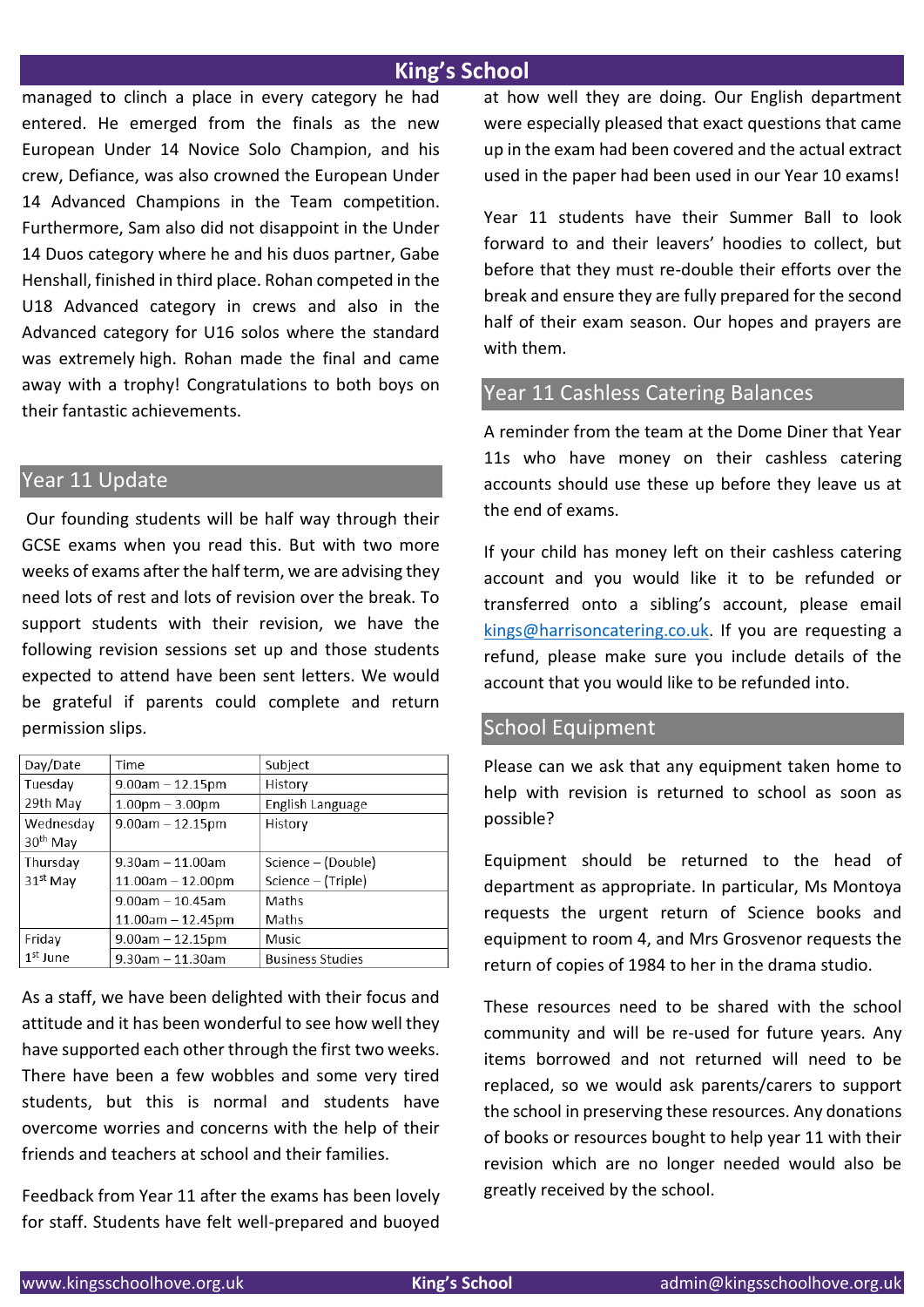# 'Your Place' Drama Event

On Saturday 15 students took part in the Brighton Festival event at the Hangleton Community Centre. We were first on at 12pm, competing for an audience with Prince Harry and Meghan Markle! After only four weeks of rehearsal our students performed as a confident ensemble in front of family, friends and a few members of the public. The day was bookended by a free performance by Kate Tempest, who set up 'Your Place' last year as a means of getting events in the festival to outlying communities in East Brighton and Hangleton. The students worked hard and represented the school extremely well. Thanks to Mrs Talbot for accompanying us and Mr Talbot for all the great photos!

#### Mrs Grosvenor



# Y10 DT Visit to Harry Potter World

On Thursday 17th May, Year 10 Design and Technology students visited Warner Brothers Studios in Watford, for an inspirational design experience. The 'magic' began as two of our eager pupils, Eliza and Sonny, leapt forward through the



crowd to open the doors to the Great Hall.

Throughout the afternoon we explored the props and spaces that were created for the films, gained an understanding of how sets are designed and developed and considered the process of how a script ends up on the screen. During our workshop, we were given an insight into how some of the moods and visual effects are created on screen – including a demonstration by Nathan of just how big Hagrid's trousers were! The whole day was thoroughly enjoyable and our students were a credit to the school.



# Letters Home This Week

**Year 7 Salters' Festival of Chemistry**- Year 7 have the opportunity to be one of four lucky students to take part in this year's Salters Festival of Chemistry at Brighton University. To be in with a chance of winning a a place on this trip, students should submit an essay on the subject 'Science that changed the world' by **5 th June**. Essays should be no longer than one side of A4 paper and handed to their science teacher.

Winners will be announced on  $6<sup>th</sup>$  June, and the trip itself will take place on 14<sup>th</sup> June. You can find a copy of Ms Montoya's letter to parents on our website.

**Language group confirmations**- Year 7 students have been given a letter today, Friday, confirming which language they will study for years 8 and 9. Parents/carers who have not received the letter from their child should email [admin@kingsschoolhove.org.uk](mailto:admin@kingsschoolhove.org.uk) and the office will be able to confirm the details.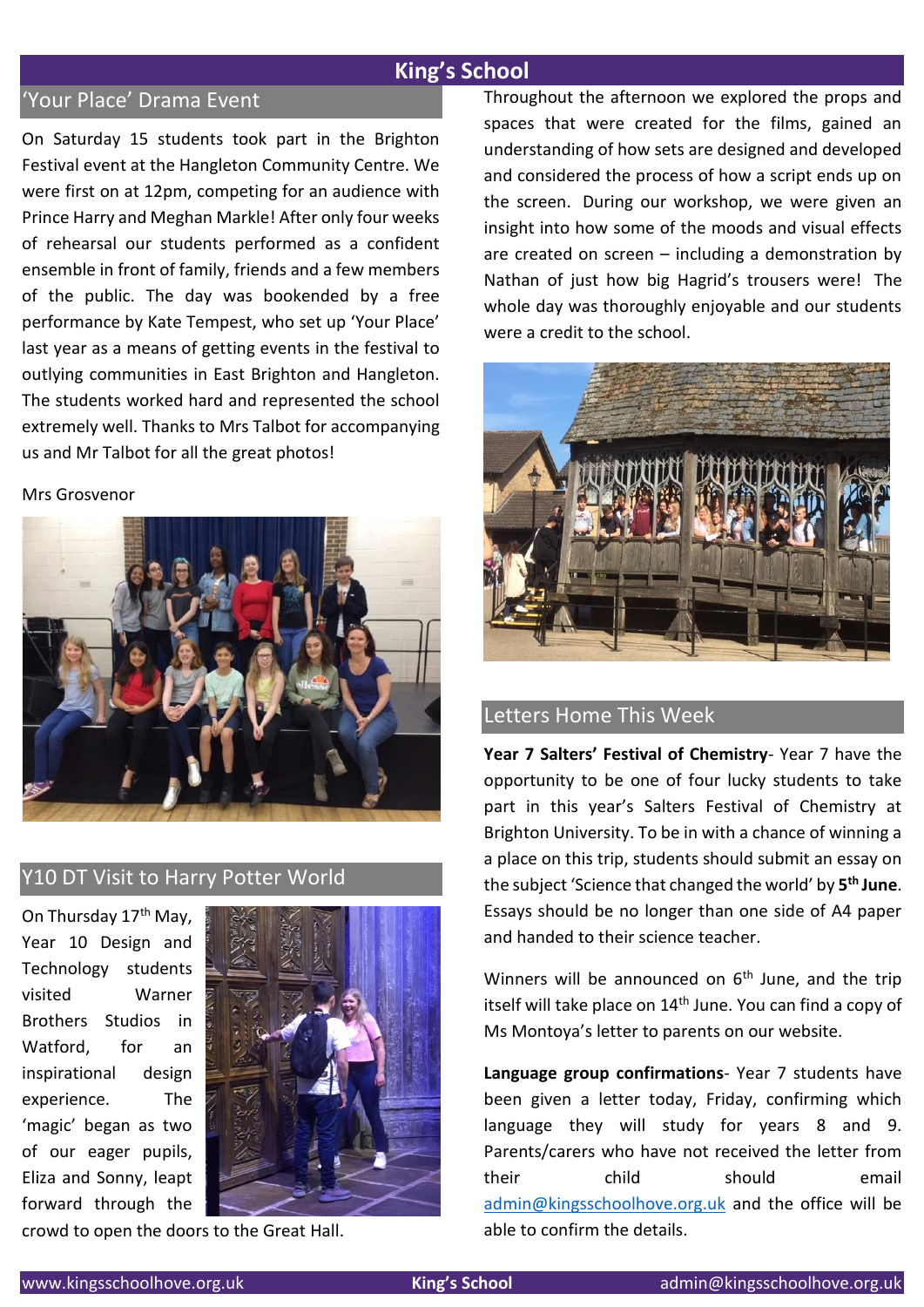# July Enrichment Days

Our final enrichment days of this academic year will be in July. Each year group is invited to take part in at least one off-site activity, which aims to enrich their learning and build extra-curricular skills.

#### **Year 7**

12<sup>th</sup> and 13<sup>th</sup> July- Blackland Farm visit (overnight). Students will take part in team building and outdoor activities, and will camp overnight. **The deadline for permission slips is 4th June 2018**. The requested parental contribution for this trip is £68, which includes travel, activities, accommodation and food.

#### **Year 8**

12<sup>th</sup> July- STEM rollercoaster study day. All Year 8 students will take part in STEM enrichment tasks related to rollercoasters, and designed to tie-in with the visit to Thorpe Park the following day.

13<sup>th</sup> July- Thorpe Park visit. Students will learn about the engineering and artistic sides of the park, as well as having the opportunity to enjoy some rides. The requested parental contribution for this trip is £30. **Please note that the permission deadline for this trip has now passed**. If you have not returned a reply slip for your child to attend, they will take part in alternative activities in school.

#### **Year 9**

12<sup>th</sup> July- Blackland Farm visit. This trip is intended to allow students a chance to reflect on and celebrate their progress into keystage 4. Students will take part in outdoor activities and team building excercises. **The deadline for slips is 4th June 2018** and the requested paretnal contribution is £30.

13<sup>th</sup> July- Holocaust study day. To support students' understanding of history, and in line with the government requirement that all students learn about the holocaust, year 9 students will watch 'The Pianist' and have a lecture from holocaust survivor Dorrit Wolff. There is no parental consent required for this day, but we do request a contribution of £3 per

student to help cover the costs incurred by the school.

#### **Year 10**

12<sup>th</sup> July- Beach visit. Weather permitting, students will enjoy a visit to a local beach and a picnic. Further information on this will be published after half term. 13<sup>th</sup> July- Science required practicals. To support students' preparations for GCSE Science, year 10 will use this enrichment day to conduct required practical activities for their course. Further information will be provided after half term.

Copies of trip letters sent to parents are available via the 'news' section of the school website.

Parents/carers are reminded that permission for trips and events can be emailed to [admin@kingsschoolhove.org.uk](mailto:admin@kingsschoolhove.org.uk) and wherever possible, payment should be made via scopay.

#### Sports News

#### **U13 Girls Cricket v Downlands**

For most girls in the team, this was their first game of cricket against a more experienced Downlands side. There was good batting from Chloe, Molly, Isobel and Elouise, along with some good bowling from Libby, Abi and Freya. The final result was that Downloads scored 133 and King's scored 83.

#### **U15 Girls Cricket v Downlands**

The U15 team played a strong Downloads side and batted first. Good batting from Emily, Eloise and Victoria meant King's scored 63. Despite some good fielding from Ciara W and Ciara L, plus good bowling

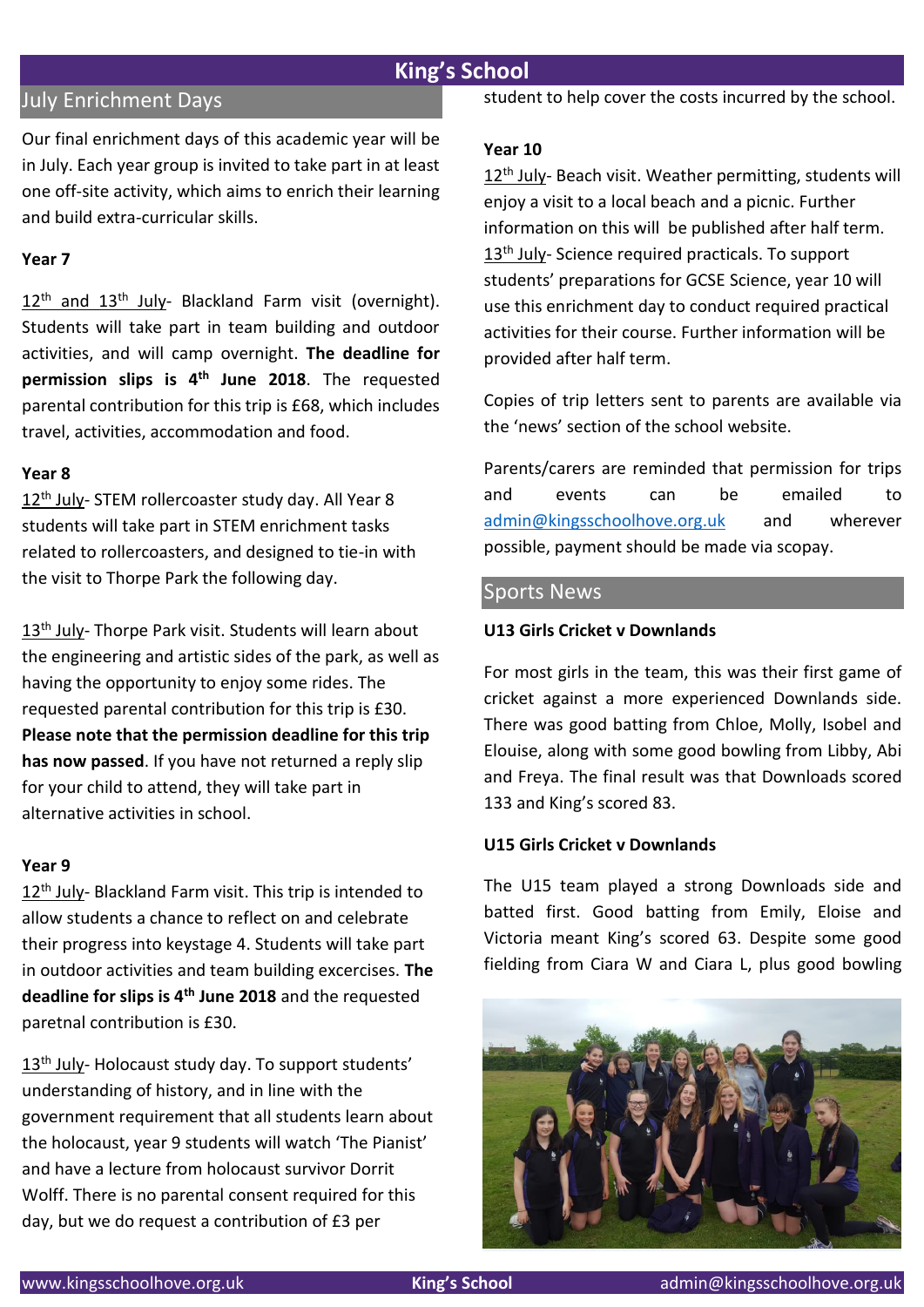from Ruby and Eloise, Downlands reached the total in the 10<sup>th</sup> over.

#### **U13 Girls Cricket v Cardinal Newman**

The U13 team won their first match of the season against Cardinal Newman. King's batted first and scored 93, with great hitting from Ruby, Eloise, Diora, Sophie and Abi. King's then all bowled 2 overs each and restricted the scoring to 63, with Ruby the pick of the bowlers with a fantastic last over.

#### **U13 Boys Cricket v Longhill**

The U13 boys team lost on the last ball of the game in a thrilling match v Longhill. King's batted first and good contributions from Johnny, Karl, Cameron and Femi took King's to 77 runs of 14 overs. Longhill were then slow in reply, in part due to some good bowling from Femi, Lewis, Cameron, until 2 new batsman came to the crease and scored lots of boundaries in quick succession. It came down to Tom to bowl the last over and he held his nerve to produce a great last over, with the last run scored off the edge of the bat as Longhill scrambled home for a last ball win. A great performance from a side who have only played a handful of hardball matches and have already made lots of improvement over the last couple of games.



**Year 7 Boys Cricket Street20 Tournament**

The year 7 boys came  $3<sup>rd</sup>$  in their pool in the Sussex School Games qualifier for the Brighton and Hove district. King's narrowly lost to Varndean in their first game, before losing to the eventual winners Stringer, but ended on a high beating BACA in the last game with fantastic batting from Jonny, Reuben and Karl, along with great bowling from Tom, Jack, Cameron and Lewis.

#### **Cricket Club**

It has been great to see the number of students attending boys' and girls' cricket clubs this term. Due to the amount of cricket and athletics fixtures that are taking place in the first 3 weeks after half term, however, cricket club will be cancelled several times over those weeks (see below).

We have aimed to give parents more warning of this and will be letting students know as well. If a cricket club is cancelled on a Wednesday or a Thursday, students are more than welcome to attend the other cricket club in that week.

Wednesday  $5<sup>th</sup>$  June – cricket club on

Thursdays  $6<sup>th</sup>$  June – cricket club cancelled

Wednesday  $13<sup>th</sup>$  June – cricket club cancelled

Thursday  $14<sup>th</sup>$  June – cricket club cancelled

Wednesday 20<sup>th</sup> June - cricket club cancelled

Thursday  $21^{st}$  June – cricket club on

#### Student Success- Brighton Boys' U13 Side

Noah Andrews has had a fantastic season representing the Brighton and Hove District at football. The team managed to get all the way to the National Final this season after beating lots of strong districts across the country, particularly in London. The final was last week up in Liverpool. Here is a short report from their manager:

'We lost 3-0 to a very well disciplined and skilful Liverpool team  $-$  we can be proud that as a team we only had one academy boy playing. The Liverpool coach told me that lots of their boys are on Liverpool and Everton's books. We played well and made a few chances hitting the bar and only not scoring an Ezra